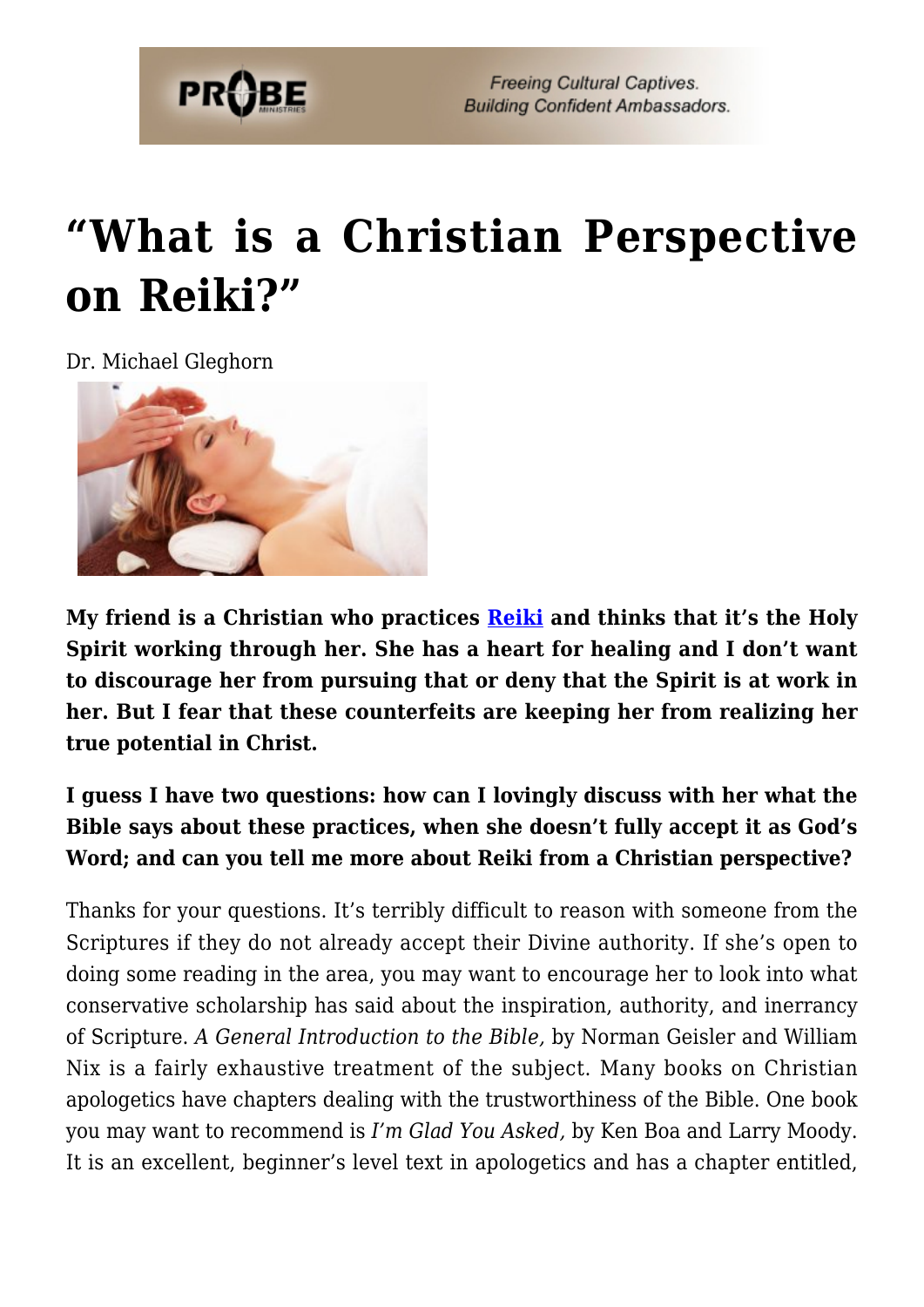

**Freeing Cultural Captives. Building Confident Ambassadors.** 

"How Accurate is the Bible?," which might prove helpful. Suffice it to say, until a Christian accepts the Bible as the inspired word of God, it is difficult to use it as the final authority for proper Christian belief and practice. Such a person can always claim that the texts they don't like are simply not inspired by God, etc. Thus, this is a critical issue to deal with.

Having said that, I think you are exactly right about your friend. There are very good grounds for rejecting Reiki if one is willing to listen to the Bible. In a book entitled *Basic Questions on Alternative Medicine*, a corporate project by members of the Center for Bioethics and Human Dignity (Grand Rapids, Michigan: Kregel Publications, 1988), there is a short chapter on Reiki (pp. 61-63). I will draw some information from that chapter. Although Reiki claims to be an "ancient healing practice that Buddha (and Jesus) used," all records of it were lost. It was allegedly rediscovered by Mikao Usui, a Zen Buddhist monk, in the mid-1800s "during a psychic experience." Additionally, it is claimed that details about lost aspects of the practice have "been revealed through channeling." Channeling is the New Age term for mediumship and involves contact with, and usually possession by, "spirit guides." The authors of this chapter state that a second-degree Reiki practitioner "learns about spirit guides and how to contact and use them in healing sessions." They further state that third degree Reiki masters give "complete control of healing sessions to their spirit guides." Healing sessions appear to be based on the use of "life-energy" (i.e. *ki*, *chi*, or *prana*), which is sent from the practitioner into the patient's body.

The greatest concern would seem to be the identity of the "spirit guides." Since they are typically contacted in ways expressly forbidden in Scripture, and since they advocate unbiblical ideas and practices, it is honestly quite difficult to view them as anything other than the biblical demons. The authors of this chapter conclude by stating: "Reiki is antithetical to biblical Christianity. Channeling is a way of communicating with spirits to obtain information not otherwise accessible. It is denounced in the Bible as sorcery, mediumship, and spiritism (Lev. 19:26, 31; 20:6; Deut. 18:9-14…)."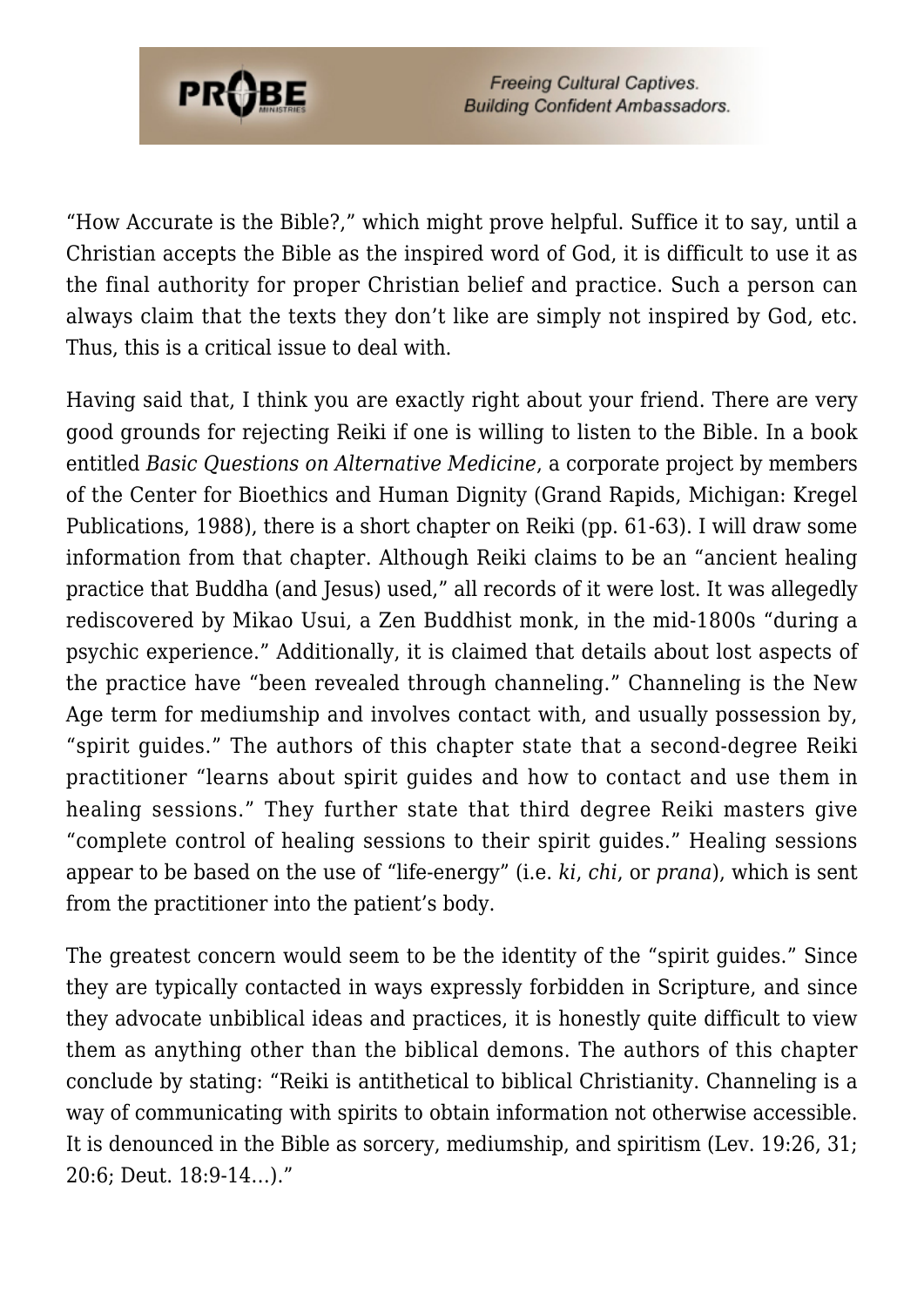

It seems to me that Reiki has the potential to be spiritually harmful. I would pray for your friend and encourage her to give serious consideration to the biblical warnings mentioned above.

I wish you all the best with your friend.

Shalom,

Michael Gleghorn Probe Ministries

+ + + + +

*A former Reiki master who has become a Christian wrote this testimony to Sue Bohlin:*

"Reiki is something that is very mis-stated, and misunderstood, by those outside of the Reiki circle. Having been in it, I can tell you everything you need to know. I will tell you right up front that it was a hard one to shake, that it was VERY real and beneficial, but that it is decidedly non-Christian.

"I highly recommend anyone looking into it to just stop. Prayer is very powerful, and is our direct link to God through Christ. If we petition directly for healing, it may come. If we have faith that it WILL come, our chances are far better. As with anything we are to test, does Reiki point either the practitioner or the client to Christ? No. Big no. It uses a Universal energy that is non-personal and can be manipulated. You can pray to God, to the Earth Mother, to Mother/Father God, etc. But it in fact leads you AWAY from Christ.

"It is all about what you FEEL in your hands, what you FEEL in your spirit, what the client FEELS in their body/emotions/spirit. In that regard it is very very real. My hands get hot, I hit a place of extreme peace and quiet, I heal people who feel a tingle or hot spot or whatever. Their headache, menstrual cramps, emotional distress, bruises, whatever, goes away. But is God glorified? No way. Is self